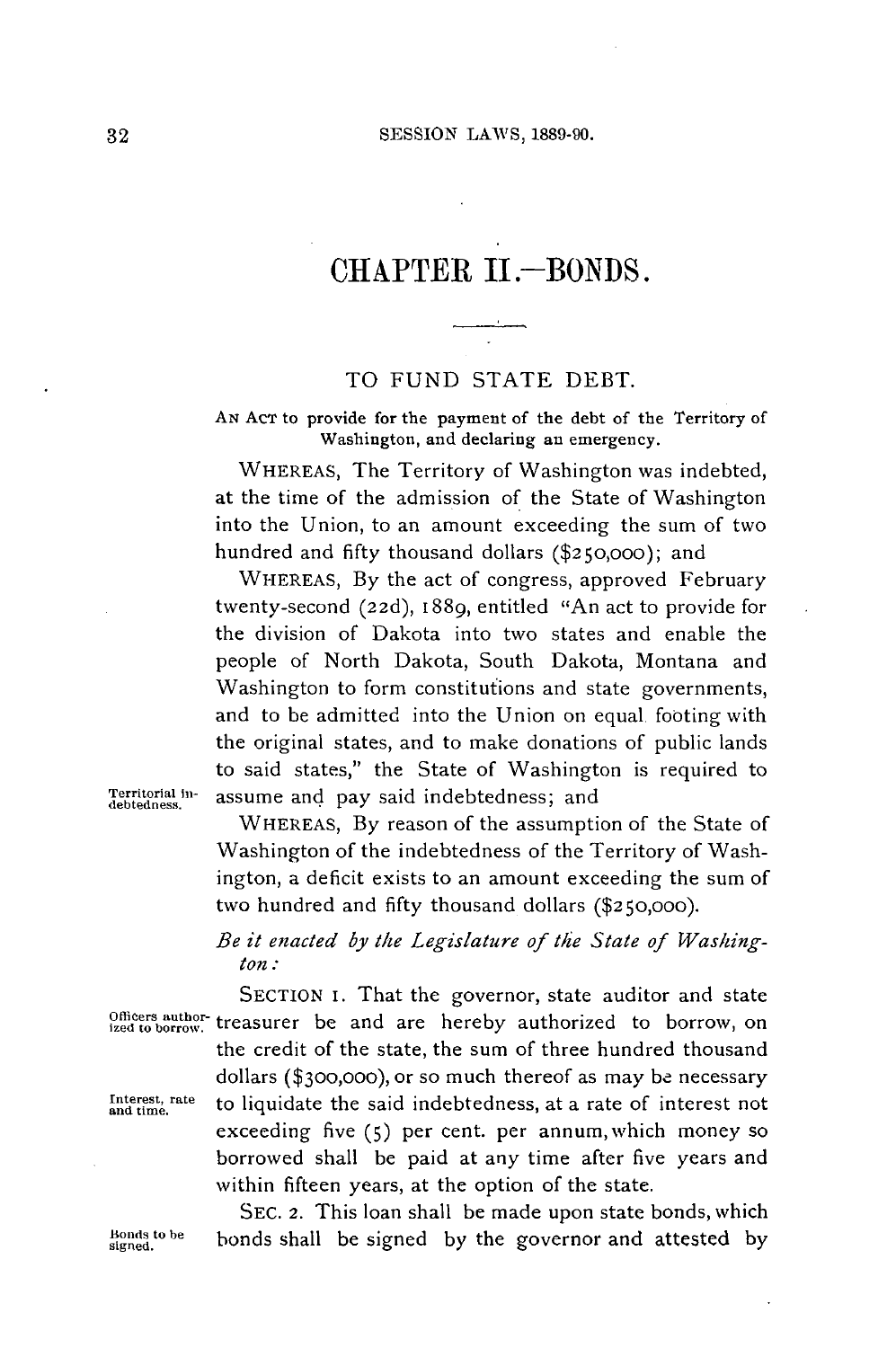the secretary of state under the seal of the state, and countersigned and registered **by** the state auditor. It shall be the duty of the governor and state auditor to cause to be prepared for such purpose, bonds of the state to the amount of three hundred thousand dollars **(\$300,000),** which shall be of denominations not less than one thousand dollars (\$1,000) each, and shall, on their *Terms of bonds.* face, be made payable at any time after five years, and within fifteen years, from their date, at the option of the state, at the office of the state treasurer, and they shall pledge the faith and credit of the state to the payment thereof.

**SEC. 3.** Whenever, the interest on the above bonds shall become due, the same shall be paid **by** the state treasurer.

SEC. 4. For the purpose of providing a fund for the **Interest fund.** redemption of said bonds and payment of interest thereon, the state auditor is hereby authorized and required to levy for five **(5)** consecutive years an annual tax not exceeding one-tenth (i-lo) of one mill on the dollar of the taxable property of the state, which tax, when collected, shall be known as the "interest fund," and shall be applied solely to the payment of the interest on said bonds. In the year **1895,** and thereafter, the state auditor is hereby authorized and required to levy an annual tax of not exceeding one-fifth (1-5) of one mill on the dollar of the taxable property **of** the state, which tax, when collected, shall be known as the "redemption fund," and **Redemption** shall, until such bonds and interest are paid, be applied solely to the payment thereof in the following manner, viz.: Whenever the amount thereof shall exceed a sum sufficient to pay the interest falling due at the next annual period of payment, then such excess remaining, after setting apart sufficient for the payment of such interest, shall be used and paid for the redemption of so many of said bonds as the same shall be sufficient to redeem. When said bonds are all redeemed, and all interest thereon paid, the residue of said fund, and all subsequent collections of said tax, shall be transferred to the general revenue of the state.

-3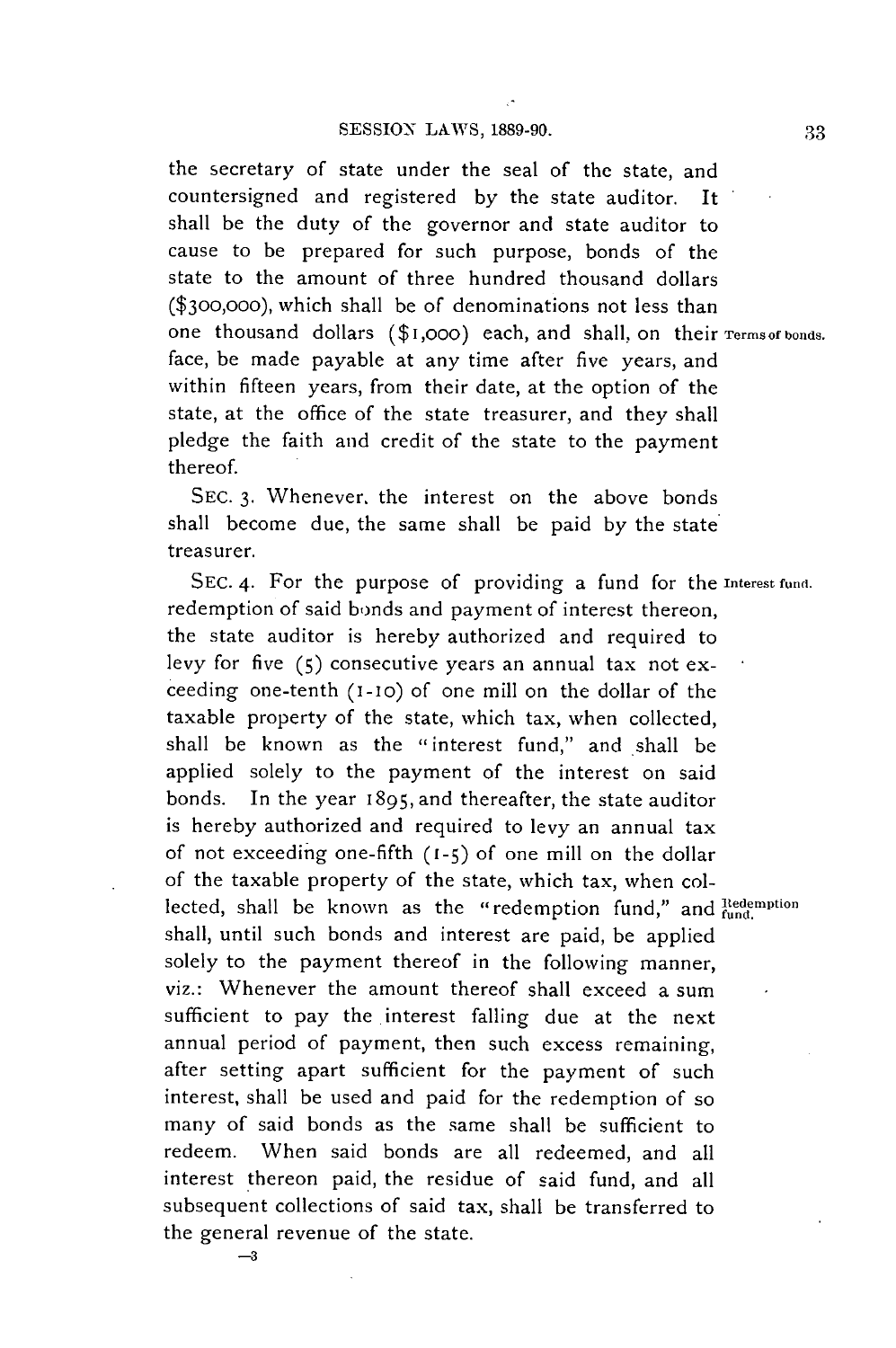#### **SESSION** LAWS, **1889-90.**

**SEC. 5.** As an emergency exists for the passage of this act, it shall be in full force and effect from and after its passage and approval **by** the governor.

Approved February **26,** 1890.

### OFFICIAL **BONDS.**

#### **AN ACT concerning official** bonds.

### *Be it enacted by the Legislature of the State of Washington:*

**SECTION** I. **All** official bonds required **by** law of officers shall be in form, joint and several, and made payable to the State of Washington, in such penal sum and with such conditions as may be required **by** law.

**SEC. 2.** Every official bond executed **by** any officer pursuant to law shall be deemed and taken to be in force, and shall be obligatory upon the principal and sureties

Effect of bonds. therein for any and all breach of the condition or conditions thereof committed during the time such officer shall continue to discharge any of the duties of, or hold such office, and every such bond shall be deemed to be in force and obligatory upon the principal and sureties therein for the faithful discharge of all duties which may be required of such officer **by** any law enacted subsequent **Coiditions.** to the execution of such bond, and such condition shall be expressed therein.

**SEC. 3.** Every official bond executed **by** any officer pursuant to law, shall **be** in force and obligatory upon the principal and sureties therein, to and for the State of Washington, and to and for the use and benefit of all persons who may be injured or aggrieved **by** the wrongful act or default of such officer, in his official capacity, and Suitonbonds. any person so injured or aggrieved may bring suit on

34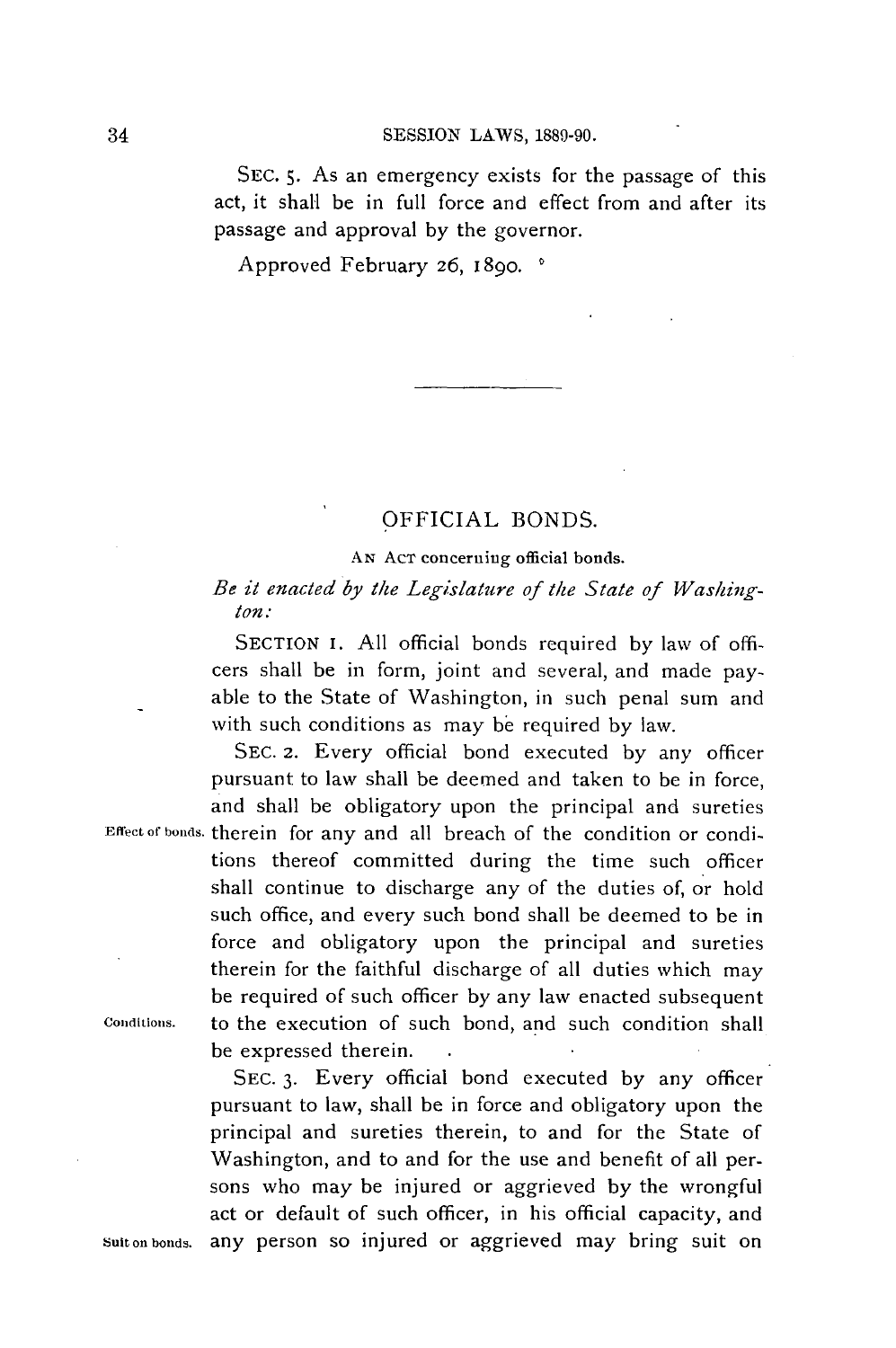such bond in his or her own name without an assignment thereof

**SEC.** 4. Whenever any such official bond shall not contain the substantial matter or condition or conditions required **by** law, or there shall be any defect in the approval or filing thereof, such bond shall not be void so Validity. as to discharge such officer and his sureties, but they shall be bound to the state, or party interested, and the state or such party may, **by** action instituted in any court of competent jurisdiction, suggest the defect of such bond or such approval or filing, and recover his proper **Recovery of** and equitable demand or damages from such officer, and the person or persons, who intended to become, and were included in such bond as sureties.

**SEC. 5.** The official bonds of officers shall be approved and filed as follows, to-wit: The official bond of the secretary of state shall be approved by the governor, and filed How approved tary of state shall be approved by the governor, and filed  $\frac{1}{\text{and recorded.}}$ and recorded in the office of the county clerk of the county in which the seat of government is fixed. The official bond[s] of all other state officers required **by** law to give bond[s], except as otherwise expressly provided **by** law, shall be approved **by** the governor, filed and recorded in the office of secretary of state. The official bond of all county.and township officers shall be approved **by** the board of county commissioners, if in session, and if not in session, **by** the chairman of such board, and filed and recorded in the office of the county clerk of their respective counties: *Provided,* That the bond of the county clerk shall **be** filed and recorded in the office of the county auditor or recorder of the proper county.

**SEC. 6.** Whenever the sureties, or any one of them, in the **Sureties.** official bond of any county or township officer shall die, remove from the state, become insolvent or insufficient, or the penalty of such bond shall become insufficient, on account of recoveries had thereon, or otherwise, it shall be Additional<br>the duty of the board of county commissioners of the <sup>quired</sup>. proper county, of their own motion, or on the showing of any person, supported **by** affidavit, to summon any such officer to appear before them at a stated time, not less than five days after service of such summons, and show cause why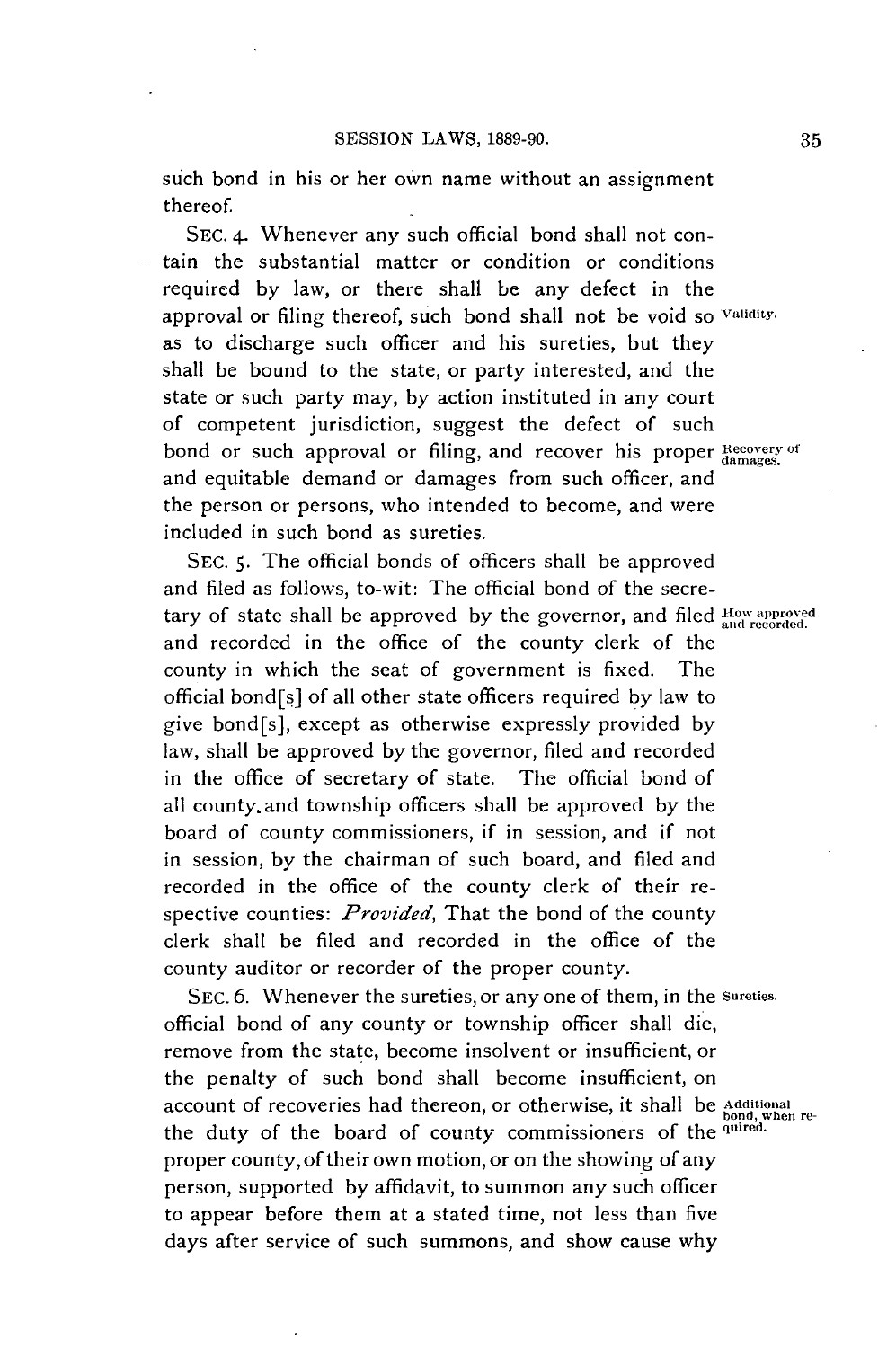he should not execute an additional official bond with good and sufficient sureties.

**SEC. 7.** Should such officer, after due notice, fail to appear at the time appointed, the matter may be heard and determined in his absence; if after examination the board of county commissioners shall be of opinion that the bond of such officer has become insufficient from any cause whatever, they shall require an additional bond with such security as may be deemed necessary, which said additional bond shall be executed and filed within such time as the board of county commissioners may order; and if any **Effect of de-** such officer shall fail to execute and file such additional **fault.** bond within the time prescribed **by** such order, his office shall become vacant.

**State officers. SEC. 8.** Whenever the official bond of any state officer shall become insufficient from any cause whatever, the like proceedings may be had before the superior court of the county in which said state officer holds his office with reference thereto: *Provided,* That such proceedings may be commenced **by** a written motion supported **by** affidavit.

**Effect of addi- SEC. 9.** Every such additional bond shall be of like **tional bonds.** force and obligation upon the principal and sureties therein,

every officer.

of officers. **Number of SEC. 10.** Unless otherwise expressly provided, there **sureties.** shall **be** at least two sureties upon the official bond of

and shall subject the officer and his sureties to the same liabilities as are prescribed respecting the original bonds

SEC. II. In all cases where official bonds are required, or may **be** hereafter required, from state, county, or township officers, the officer,or officers whose duty it is or may be to approve such bonds shall not accept or approve any such bonds unless the sureties thereon shall severally Sureties must justify before an officer authorized to administer oaths, as qualifications follows: **1**, on a bond given by a state officer, that he of sureties. follows: **1**, on a bond given by a state officer, that he is a resident and freeholder, within this state; and on a bond given **by** a county officer that he is a resident and freeholder within such county; **2,** that he is worth double the amount for which he becomes surety, over and

**36**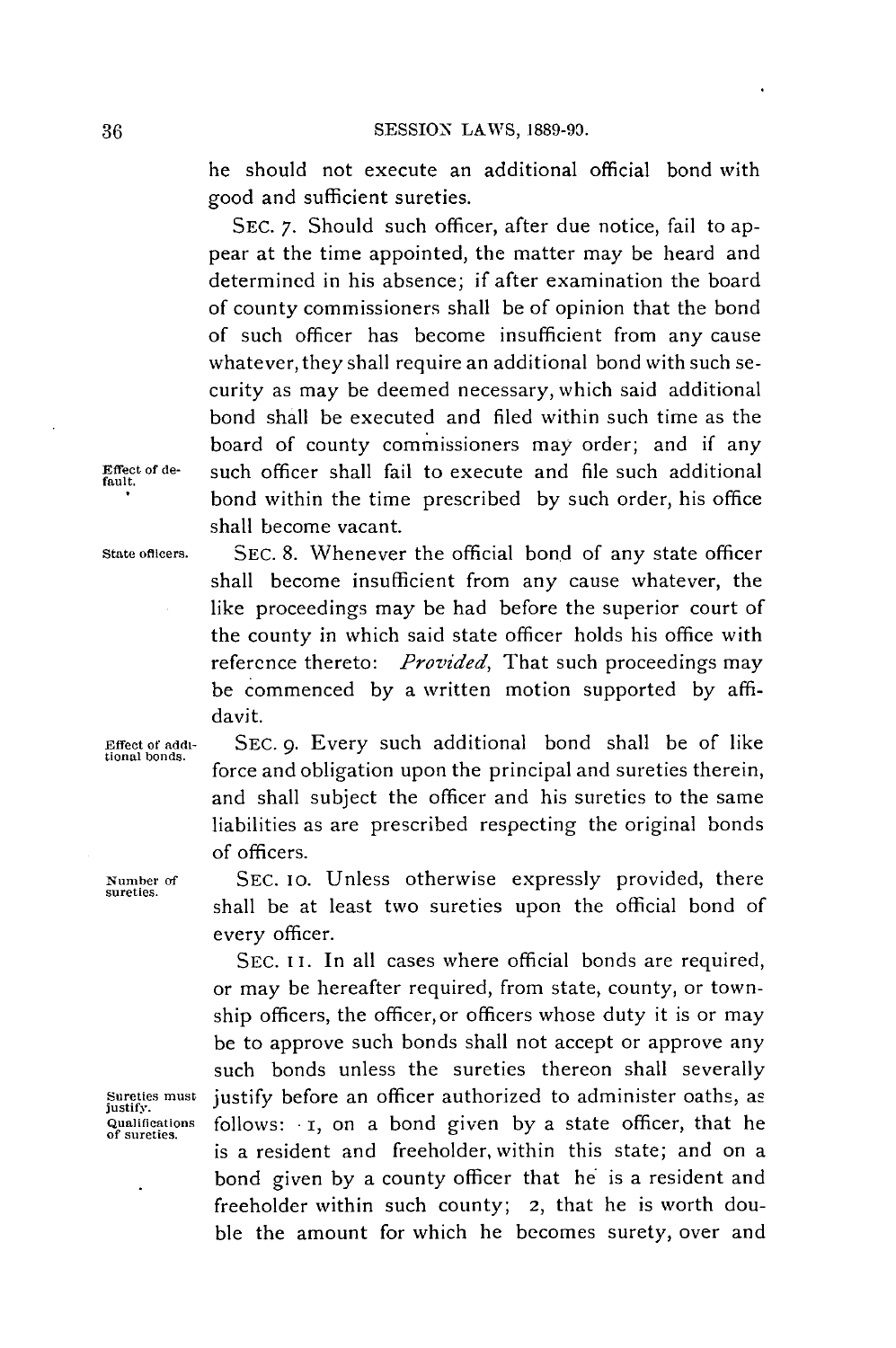above all his debts and liabilities, in property situated within this state which is not exempt from sale on execution.

SEC. 12. When the penal sum of any bond amounts to Segregation of more than two thousand dollars, the sureties may become severally liable for portions, not less than five hundred dollars, of such penal sum, making in the aggregate at least two sureties for the whole penal sum.

**SEC. 13. All** acts and parts of acts in conflict with this act are hereby repealed.

Approved February **13, 1890.**

#### **FUNDING BONDS; COUNTIES.**

**AN ACT** authorizing and empowering the organized counties of the State of Washington to contract indebtedness, to issue bonds for funding the same, and declaring an emergency.

### Be it enacted by the Legislature of the State of Washing*ton:*

SECTION I. That each and every organized county of this state, and each and every county that may hereafter **be** organized in this state, is hereby authorized and empowered, **by** and through its board of county commissioners, to contract indebtedness for general county purposes in any manner when they deem it advisable, not exceeding **Debt limit.** an amount, together with the existing indebtedness of such county, of one and one-half **(I Y,)** per centum of the taxable property in such county, to be ascertained **by** the last assessment for the state and county purposes previous to the incurring of such indebtedness.

**SEC.** 2. That each and every organized, or hereafter to be organized, county of this state may contract indebtedness for strictly county purposes in excess of the amount named in the preceding section, but not exceeding in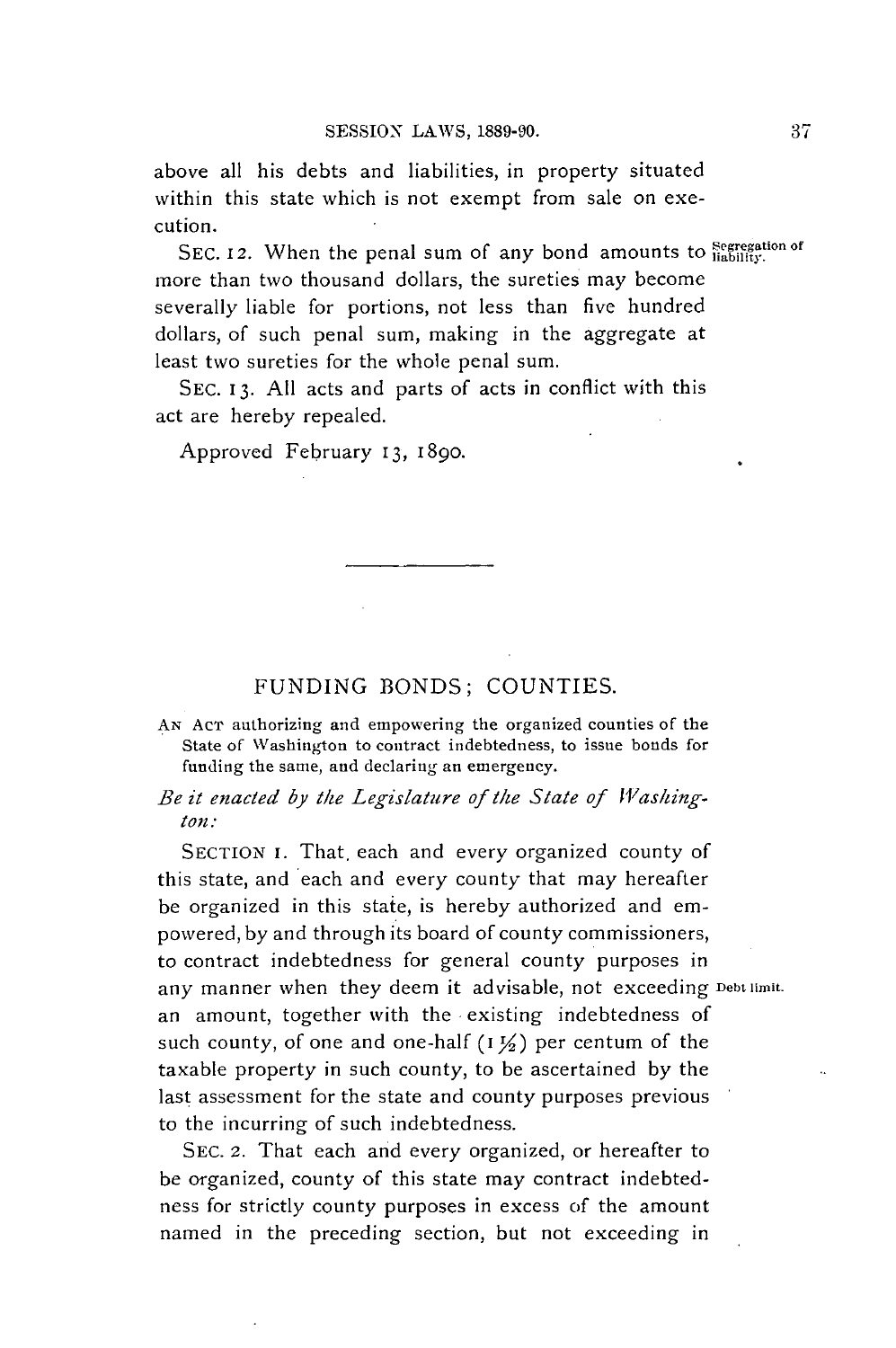fi **mit.** amount, together with the existing jndebtedness, five **(5)** per centum of the taxable property, to be ascertained as provided in the preceding section,. whenever three-fifths **(3-5)** of the voters of such county assent thereto, at an election to be held for that purpose, consistent with the general election laws, which election may be either a special or a general election.

**SEC. 3.** Whenever any debt is incurred under the provisions of sections one or two of this act, or whenever the **Tobesubmitted** board of commissioners of any county shall submit to the **to voters.** voters of this county, at an election to be held under the provisions of section two of this act, the question of issuing bonds to procure money for strictly county purposes, and three-fifths **(3-5) of** the voters of such county having assented thereto, and the amount of said bonds, together with the already existing county indebtedness, not exceeding five **(5)** per centum of the taxable property of said county, to be ascertained as provided in section two of this act, then the board of commissioners of such county is authorized and empowered to issue its negotiable bonds in the name of the county for the purposes for which such election was held.

**Denominations SEC.** 4. Said bonds shall be in denominations of not less **and rate of in- terest.** than one hundred **(oo)** nor more than one thousand **(1,000)** dollars. They shall bear the date of issue, shall be made payable to the bearer, in not more than twenty years from date of issue, and bear interest at a rate not exceeding seven **(7)** per cent. per annum, payable annually, with coupons attached, for each interest payment. The bonds and each coupon shall be signed **by** the chairman of the board of county commissioners, and shall be attested **by** the clerk of said board, and the seal of such board shall be affixed to each bond, but not to the coupon. Said bond Form and style shall be printed, engraved, or lithographed on good bond of bonds. . paper, and the bond shall state on its face that it is issued in accordance, and in strict compliance with, an act of the legislature of the State of Washington, entitled, "An act authorizing and empowering the organized counties of the State of Washington to contract indebtedness and to issue bonds for funding the same, and declaring an

**38**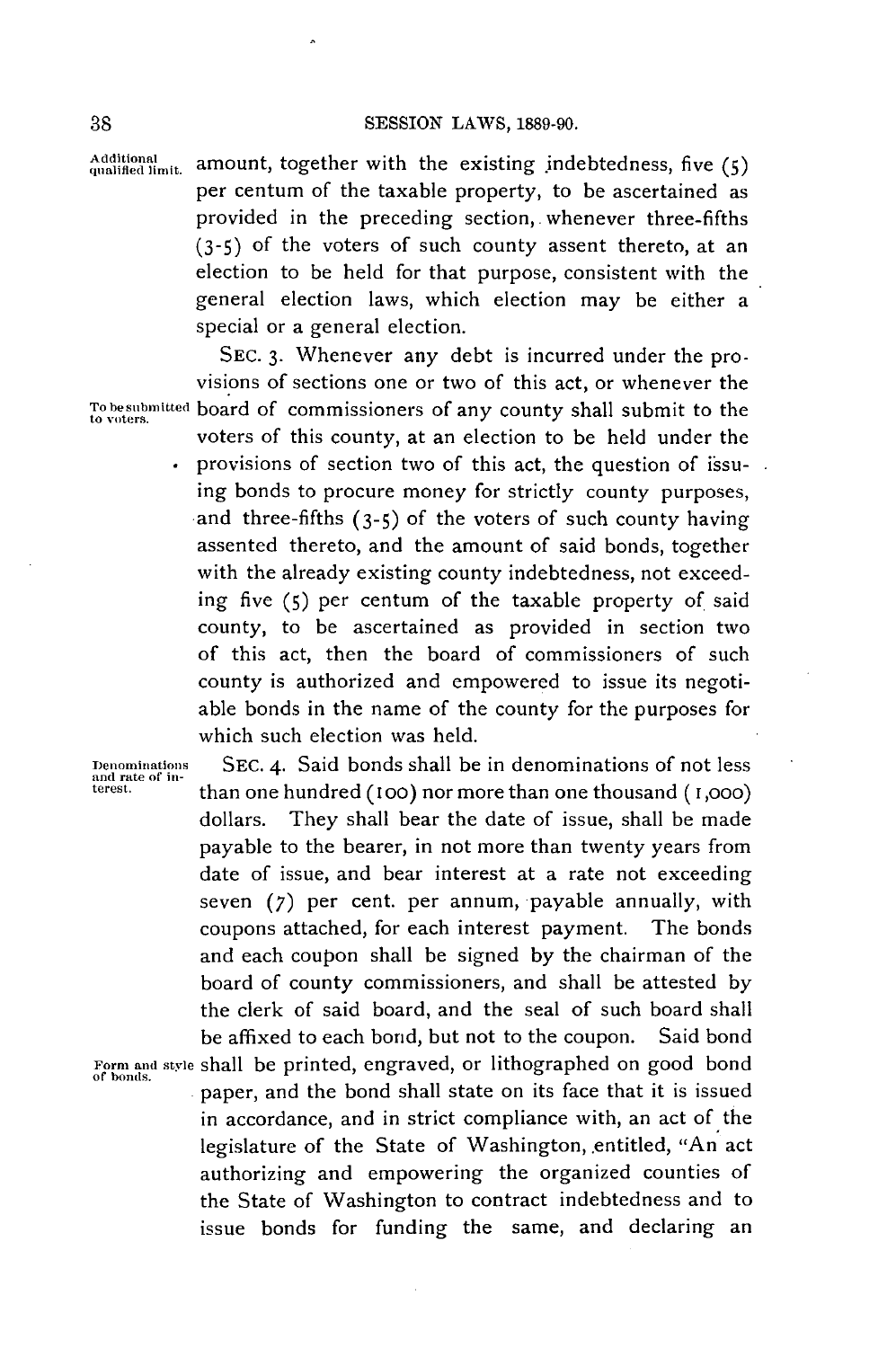emergency." Approved on the  $\_\_\_\_\$  day of  $\_\_\_\_\_\_\$  18 $\_\_\_\_\_\$ (inserting the date of approval of this act), and a copy of this act shall be printed on the back of each bond. Said bond shall be payable in any city containing a bank of the United States.

**SEC. 5.** Said bonds may **be** exchanged at not less than **Bonds rnay be** exchanged for their par value for an equal amount of the county war- counts. rants of the county issuing such bonds. The said bonds may be sold **by** the county commissioners, at not less than their par value, and the proceeds shall be applied only for the purpose for which said bonds were issued.

SEC. 6. Ten years before said bonds shall become due, the county commissioners of the county issuing them are hereby authorized and required annually, to levy a tax **rax levy.** sufficient to liquidate the said bonds at maturity. Such tax shall be collected and kept as a separate fund for the sole purpose of liquidating the said bonds in accordance with the following section.

SEC. 7. It shall be the duty of the treasurer of any **Duty of county** county issuing bonds under the provisions of this act, whenever he has upon hand two thousand dollars of the special fund for the payment of said bonds, to advertise in the newspaper doing the county printing for the presentation to him for payment of as many of the bonds, issued under the provisions of this act, as he may be able to pay with the funds in his hands, to be paid in numerical **Payableinorder** numbered. order of said bonds, beginning with bond No. i, until all **of** said bonds are paid: *Provided,* That thirty days after the first publication of said notice of the treasurer calling in any of said bonds **by** their number, said bonds shall cease to bear interest, which shall be stated in the notice.

SEC. **8.** The coupons hereinbefore mentioned for the **coupons.** payment of interest on said bonds shall be considered for all purposes as warrants drawn upon the general fund of the county issuing bonds under the provisions of this act, and when presented to the treasurer of the county issuing such bonds, and no funds are in the treasury to pay the said coupons, it shall be the duty of the treasurer to indorse said coupons as presented for payment, in the same manner as county warrants are indorsed, and there-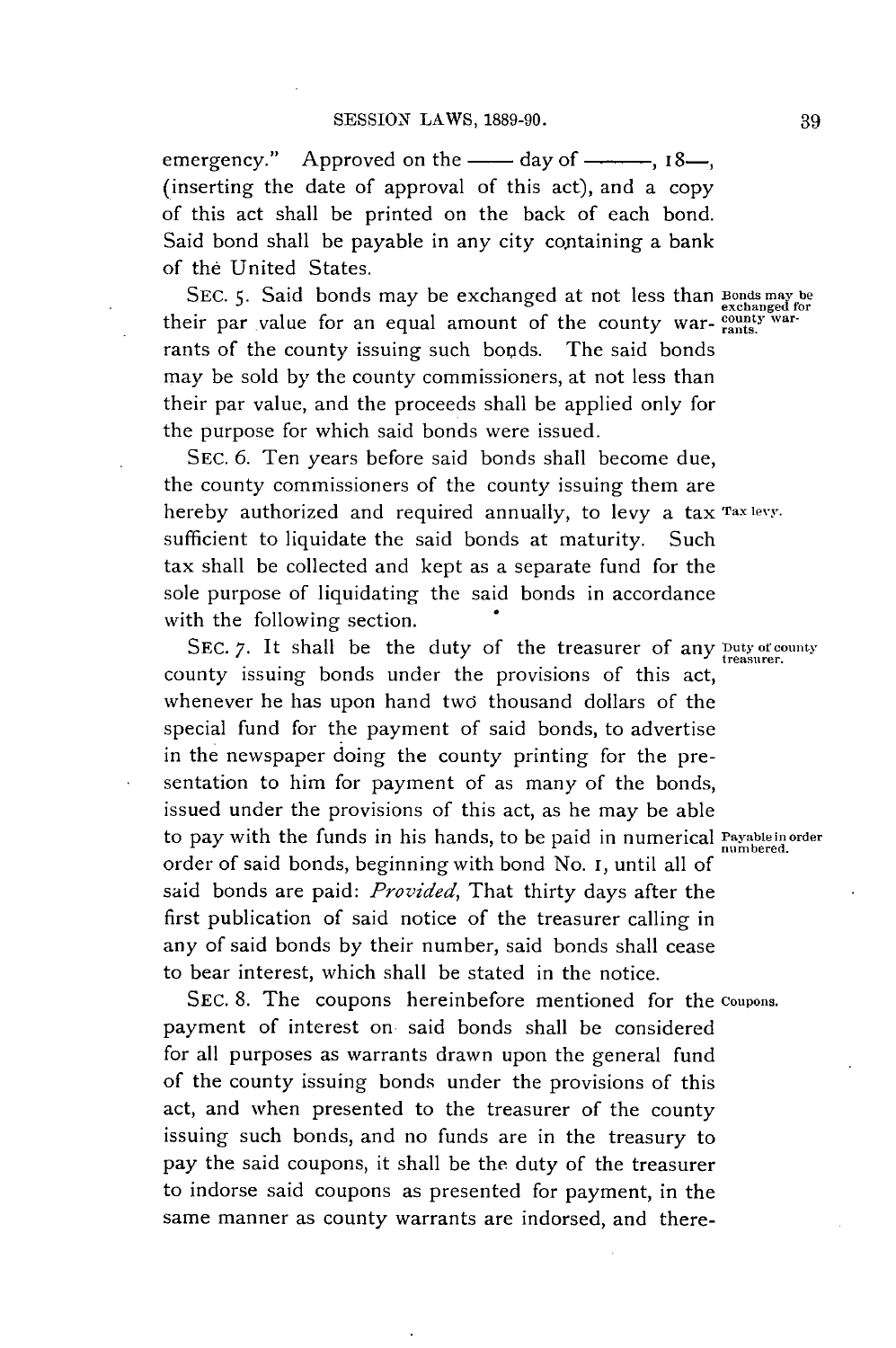**When coupons** after said coupons shall bear interest at the same rate as **bear interest.** county warrants so presented and unpaid.

**SEC. 9.** Before the bonds are delivered to the purchaser they shall be presented to the county treasurer, who shall **Register.** register them in a book kept for that purpose and known as the "Bond Register," in which register he shall enter the number of each bond, its date of issue and maturity, amount, rate of interest, to whom, and when payable:<br>Provided, The county treasurer shall be allowed a com-<sup>County treasur- *Provided*, The county treasurer shall be allowed a com-<br>sion. **mission** of one per cent. upon the par value of said bonds</sup> for receiving and disbursing all funds arising from the sale or exchange of said bonds, and the commission therein provided for shall be in lieu of all other commissions allowed him **by** law: *Provided further,* That when the county treasurer receives a salary he shall receive no commissions for receiving or disbursing funds arising from the sale or exchange of said bonds.

> **SEC. 10.** Whereas, the several counties of this state are now paying a large amount of interest that might be avoided **by** the provisions herein; therefore, an emergency is declared to exist, and this act shall take effect immediately upon its approval **by** the governor.

Approved March **2 1, 1 890.**

## **COUNTIES** MAY **ISSUE BONDS** FOR ROAD **PURPOSES.**

**AN ACT** to authorize County Commissioners to issue bonds for road purposes.

*Be it enacted by the Legislature of the State of Washington:*

County com-<br>missioners may **SECTION I.** The board of county commissioners for any submit question<br>to vote. <br>to vote. *(Provided,* The county commissioners of any county may,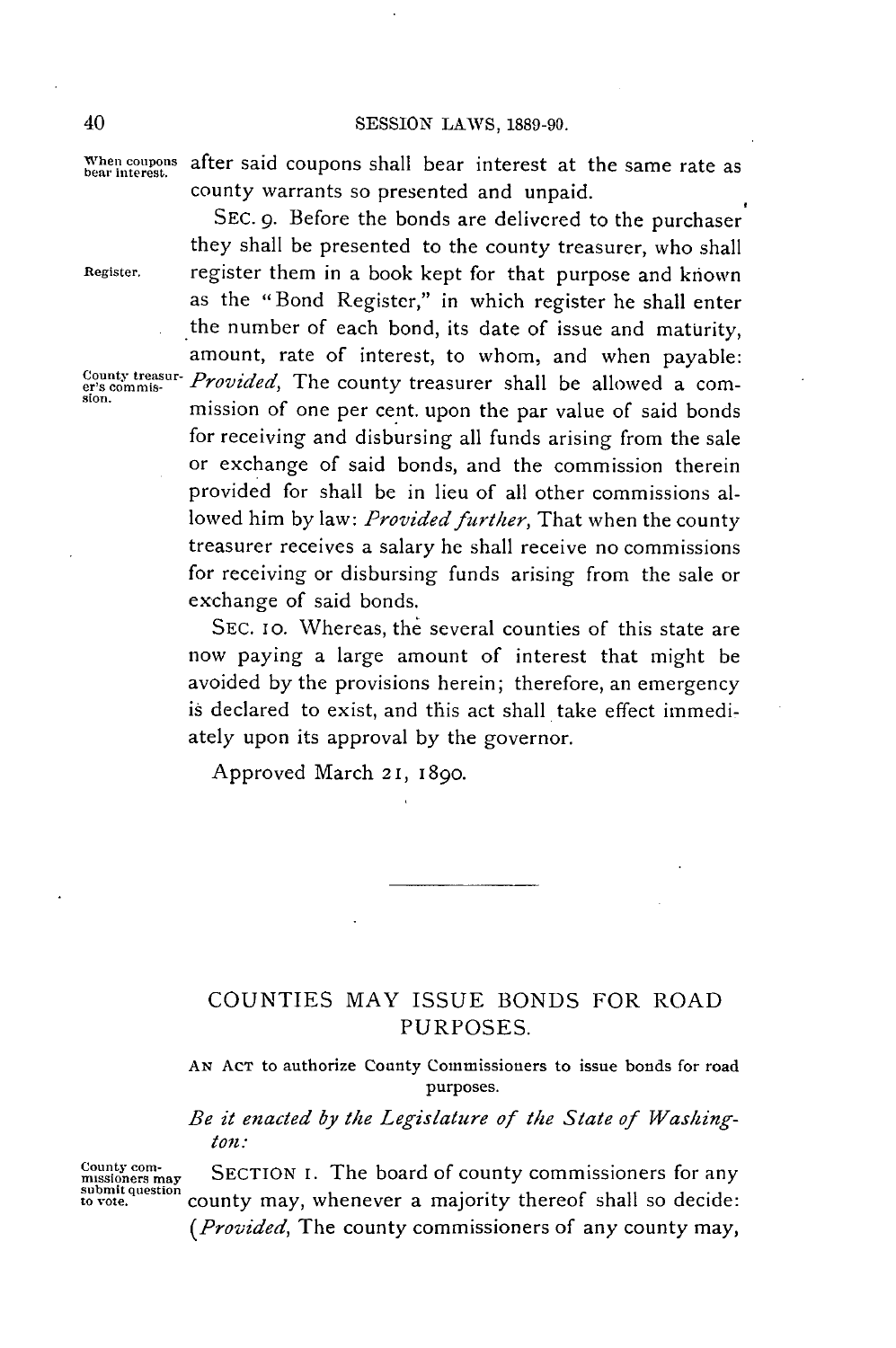when deemed for the best interest of their county, order a special election during the year 1890,) submit to the *bona fide* voters of their county the question whether the said board shall be authorized to issue coupon bonds to the amount not to exceed five per centum of the taxable property in said county, bearing a rate of interest not exceeding six per cent. per annum, and payable and redeemable at a time fixed **by** the said board of county commissioners, for the purpose of making a new road or roads, or bridge or bridges, or improving established roads within said county.

**SEc.** 2. Such election shall be held at the times and in the manner provided for holding general elections in this state. The ballots used must contain the words: "Bonds, **Form ofballots.** yes," or "Bonds, no." **If** three-fifths of the legal ballots cast on the question of issuing bonds for the improvements contemplated in section one of this act shall be in favor of bonds, the said commissioners must issue such bonds in due and legal form, and negotiate or float the same to the best advantage for the county, at not less than par value. Such bonds must bear the signature of the **Form of bonds.** chairman of such board of commissioncrs, and be countersigned **by** the county auditor of the county in whose name they are issued, with the seal of the county thereunto attached; and the coupons must be signed **by** said chairman and said clerk, and each bond so issued must be reg- Must be regisistered in the office of the county treasurer, in a book provided for that purpose, which must show the date, number, and amount of the bond, and the name and address of the person to whom the same is issued.

SEC. 3. The commissioners must give notice in some Notice by pubnewspaper, having a general circulation in said county, for a period of at least four weeks next preceding the date of the election, setting forth the proposition as to amount, duration and terms of the bonds to be issued, and state in such notice the roads or bridges to be built or improved.

**SEC.** 4. When such bonds are sold, the money arising therefrom shall be immediately paid into the treasury of the county, and shall be drawn only for the improvements for which they were issued.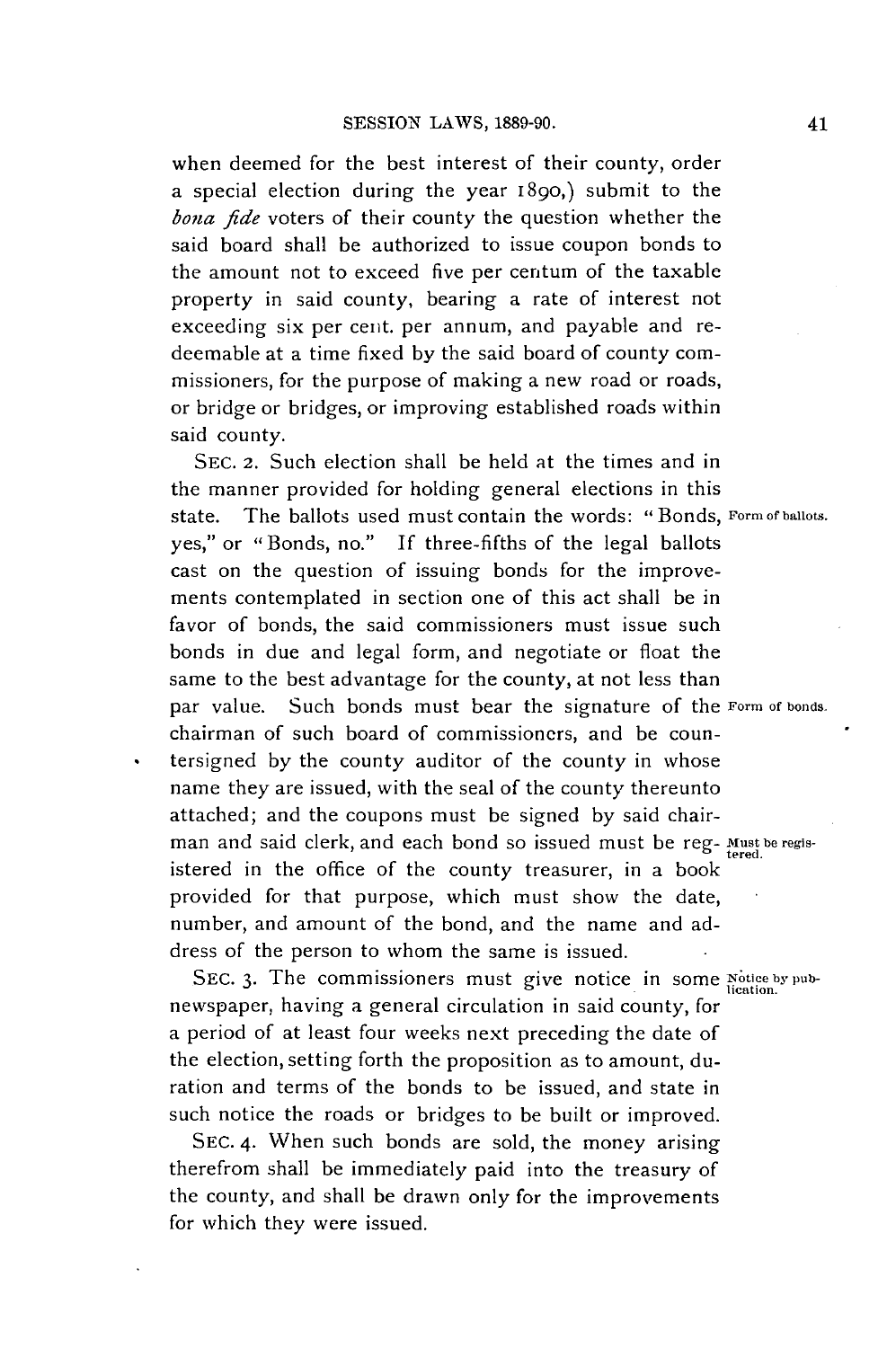exceeds the interest and amount of any bond then due, the county treasurer shall post in his office a notice that he will, within thirty days from the date of such notice, redeem

preference must be given to the oldest issue: *Provided,* **If** the county treasurer is advised of the post-office address of the holder of any such bonds, then he shall mail a written notice to such holder, and if, after expiration of the

fail or neglect to present the same for payment, interest thereon must cease, but the treasurer shall at all times thereafter be ready to redeem the same on presentation, and when any bonds are so purchased or redeemed the

the face of each bond, in red ink, the word "redeemed,'

**Tax levy for in- SEC. 5.** The commissioners must ascertain and levy an- **terest.** nually the tax necessary to pay the interest on said bonds whenever the same becomes due, and a sinking fund to redeem the bonds at their maturity; and the said tax is a lien upon all property within the county, and must be collected in the same manner as other taxes are collected.

**Sinking fund. SEc. 6.** When the amount in the sinking fund equals or

**How used.** the bonds then payable, giving the numbers thereof; and

**Redemption.** said thirty days, the holder or holders of said bonds shall

**Cancellation.** county treasurer must cancel the same **by** writing across

Duty **of county SEC. 7.** The county treasurer must pay out of any **treasurer.** moneys belonging to the road fund so created, the interest upon any bonds issued under this act **by** such commissioners when the same becomes due, upon the presentation at his office of the proper coupon, which must show the amount due and the number of the bond to which it belongs; and all coupons so paid must be reported to the commissioners at their first meeting thereafter.

> **SEC. 8.** On account of the impassable condition of highways in many counties, an emergency is hereby declared to exist, therefore, this act shall be in force from and after its passage and approval **by** the governor.

> SEC. 9. A copy of this act, together with all amendments hereafter made, shall be printed upon the reverse side of all bonds issued under the provisions hereof.

Approved March **22, 1890.**

and date of such redemption.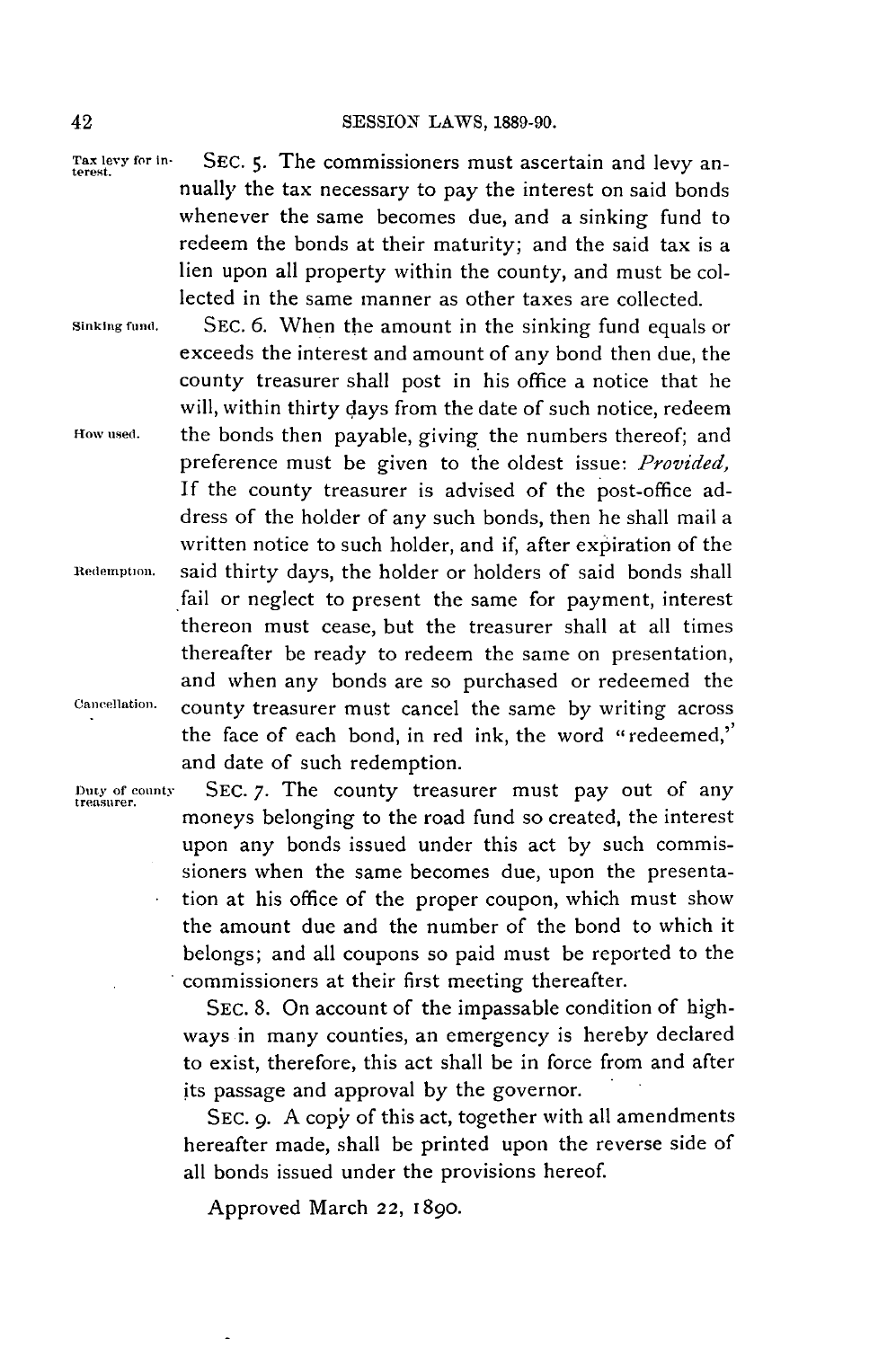#### **OFFICIAL BONDS; RELEASE** OF **SURETIES ON.**

**AN AcT providing for the release of sureties on official bonds and undertakings.**

#### *Be it enacted by the Legislature of the State of Washington.:*

**SECTION I.** Any surety on the official bond of any state, county or city officer, or on the official bond of **any** executor or administrator, or on the bond or undertaking of any person where, **by** law, a bond or undertaking is required, may be released from all liability thereon accruing from and after proper proceedings had therefor, as provided in this act.

SEC. 2. Any surety desiring to be released from liability **Application of** on the bond of any state officer, shall file with the governor or secretary of state, a statement in writing, duly subscribed **by** himself, or some one in his behalf, setting forth the name and office of the person for whom he is surety, the amount for which he is liable as such, and his desire to be released from further liability on account thereof. **A** notice containing the object of such state- **service of no**ment shall be served personally on the officer, unless he shall have left the state, in which case the same may be served **by** publication for twenty days in some newspaper printed at the seat of government, or, if none be printed there, then in such newspaper as shall be designated **by** the governor or secretary of state. Any surety desiring to be released from the official bond of any county officer **County officer.** shall file and serve a similar statement; the statement, except when it concerns the county clerk personally, shall be filed with the county clerk, and when the county clerk is personally concerned the statement shall be filed with the county auditor or treasurer. Any surety desiring to be released from liability on the bond of any city **Cay officer.** officer shall file and serve a similar statement with the city clerk or other proper officer. Any surety desiring to be released from an executor's or administrator's bond or **Administrator's surety.** undertaking shall file and serve a similar statement with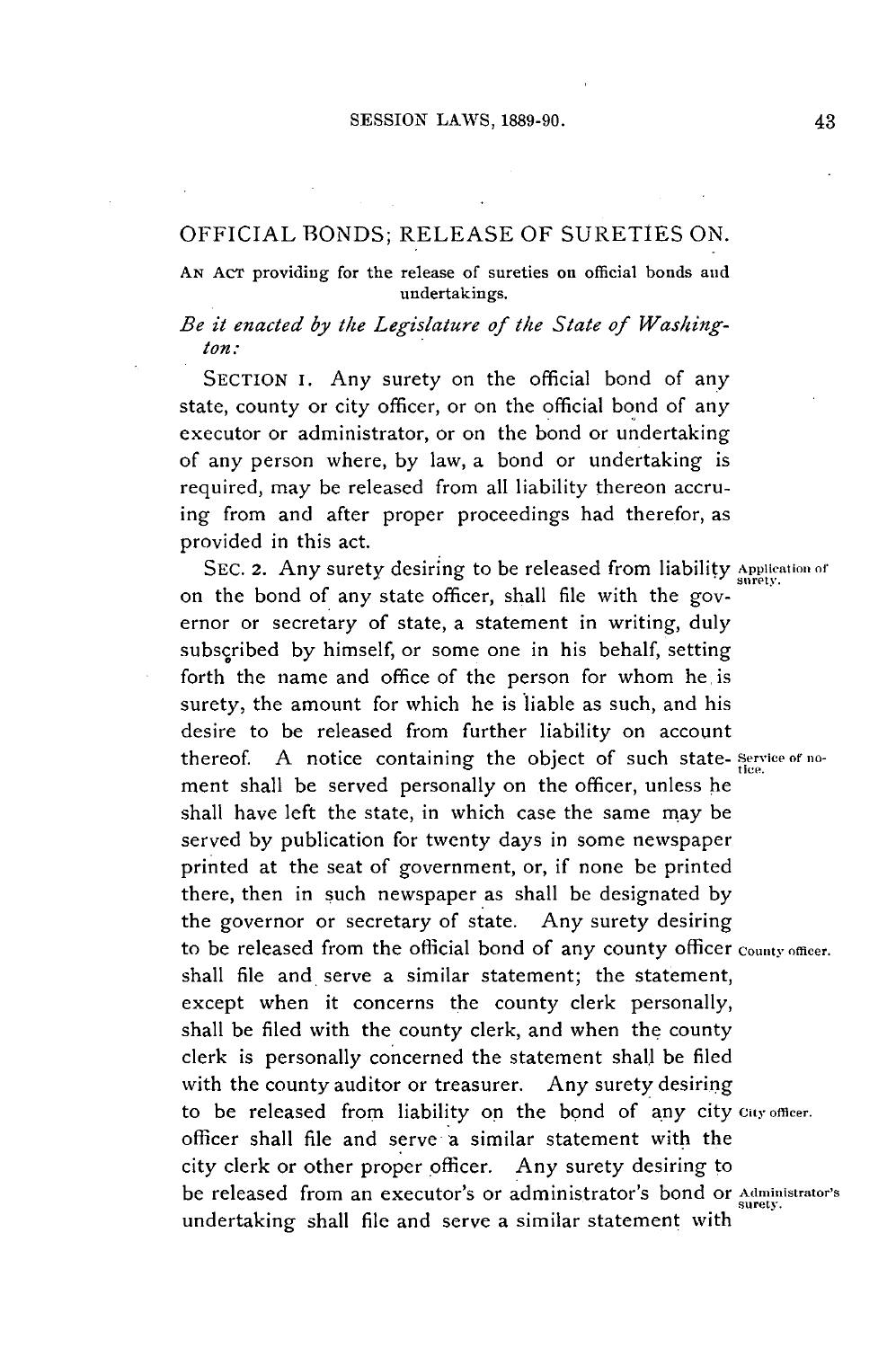the clerk of the superior court. Any surety desiring to be released from any other official bond or undertaking shall file and serve a similar statement with the proper officer, person or authority. **All** statements provided for in this section must be served as in the first clause of this **Noticebypub-** section provided: *Provided,* The same, if served **by** pub- **lication.** lication, may be published in the newspaper in the same, or if no newspaper be published therein, then in an adjoining or other county, without any order from any court or other authority: *Provided further,* In all cases for which publication is provided, a printed or written notice posted in at least ten conspicuous places in the county for the time specified shall be deemed legal notice thereof.

**SEc. 3. If** any officer or person shall fail to file, within ten days from the date of personal service, or within thirty days from the date of the first insertion of a publication, or posted notice, a new or additional bond or undertaking, the office or appointment of the person or officer so failing shall become vacant, and such officer or person shall forfeit his office or appointment, and the same shall **be** filled as in other cases of vacancy, and in manner provided **by** law, and the person applying to be Release of **released from liability on such bond or undertaking shall** not be holden or liable thereon after the date herein provided for the vacating and forfeiting of such office or appointment: *Provided, If* a number of sureties on any such bond or undertaking representing half the amount of the penalty thereof shall unite in the same, or file and serve separate statements, as herein provided, the right of such officer or person to exercise the duties or functions of his office or appointment shall immediately cease, until he shall file and have accepted and approved a new or additional bond or undertaking. Whenever **by** operation of this act the functions of any sheriff shall become **Dutyof clerk.** suspended, it shall be the duty of the clerk with whom the statement as hereinbefore provided shall have been filed, to notify the acting coroner of the county forthwith of such suspension; and upon being so notified, such coroner shall succeed to all the powers and discharge all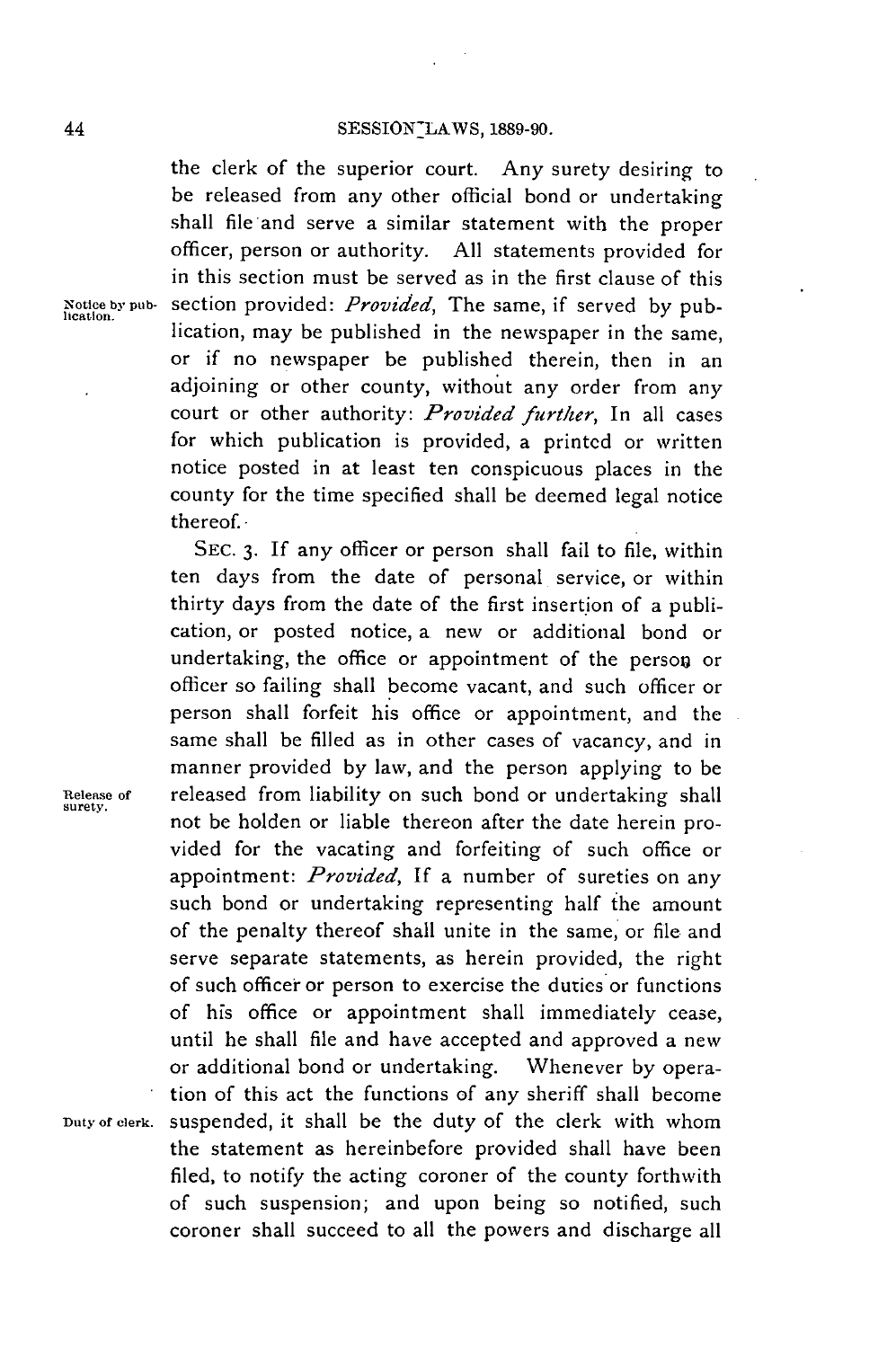the duties of sheriff of his county pending such suspension of the functions of sheriff.

**SEC.** 4. In case a new or additional undertaking be filed, the sureties on the original not asking to be released, and on the new or additional bond or undertaking, shall **New bond.** be and continue liable for the official acts of such officer or person, jointly and severally, the same as if all were sureties on one and the same instrument.

**SEC. 5.** Whenever a statement is filed, or filed and served as herein provided, the proper authority shall prescribe the penalty or amount in which a new or additional bond or undertaking shall be filed; and if no such order be made, then such new or additional bond or undertaking shall be executed for the same amount as the original.

SEC. 6. All acts and parts of acts in conflict with this act are hereby repealed.

Approved March **14, 1890.**

## **SCHOOL** DISTRICTS MAY ISSUE **BONDS.**

**AN ACT** allowing school districts to borrow money and issue bonds for the building and furnishing of school-houses; to permit the funding of school district bonds heretofore or hereafter to be issued, legalizing the same, and declaring an emergency.

#### *Be it eiacted by the Legislature of the State of Washington:*

SECTION **I**. The board of directors of any school district in this state may borrow money, and issue negotiable coupon bonds therefor, to an amount not to exceed five **(5)** per cent. of the taxable property in said district, as shown **by** the last equalized assessment roll for county and state purposes: *Provided,* In school districts containing a population of ten thousand (10,000) or more, the limit of indebtedness shall not exceed two and one-half  $(2\frac{1}{2})$ per cent. for the purpose of funding outstanding indebted-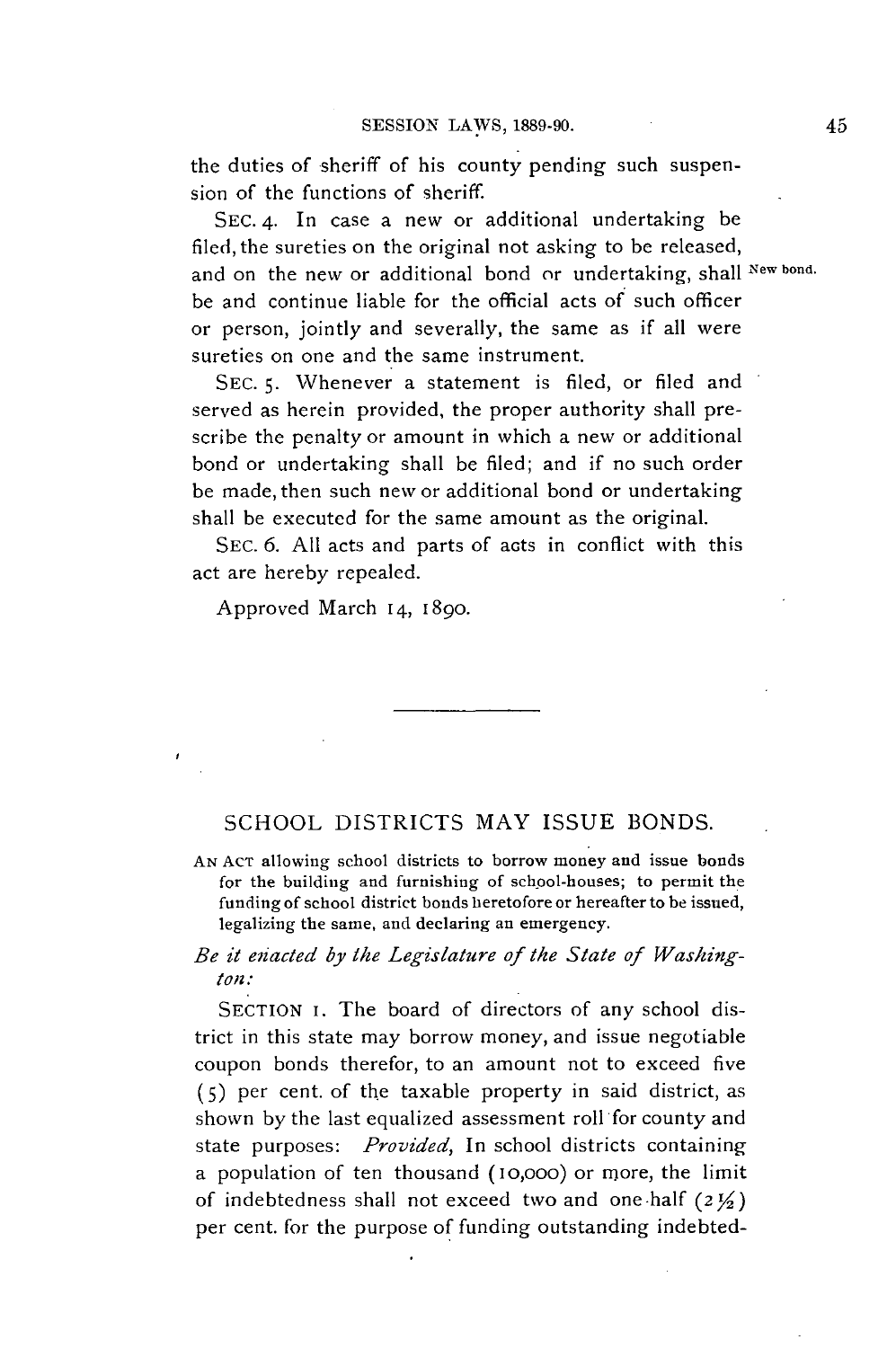ness, or bonds \*heretofore issued, or issued under the provisions of this act, or for the purchase of school-house site or sites, building and providing one or more schoolhouses, and providing the same with all necessary furniture and apparatus, or for any or all of these purposes, when authorized **by** vote of the district as provided in interest, rate section two of this act: *Provided,* That the bonds so and time. issued shall bear a rate of interest not to exceed ten (10) per cent. per annum, interest payable annually or semiannually, payable and redeemable at such time and place as designated in the bonds, but not to exceed twenty (20) years from date of issue.

SEC. 2. The question whether bonds shall be issued, as **Determmiled by** provided in section one of this act, shall be determined at **.** an election to be held in the manner prescribed **by** law for holding special school elections. Notices therefor shall state amount of bonds proposed to be issued, time they are to run, and purpose for which money is to be used. **Form of ballot.** The ballots must contain the words " Bonds, yes,"or " Bonds, no." If a majority of the votes cast at such election are " Bonds, yes," the board of directors must issue such bonds: *Provided,* That if the amount of bonds to be issued, together with any outstanding indebtedness of the district, not to be redeemed with the proceeds of said issue of bonds, exceeds one and one-half per cent. of the taxable property in said district, then three-fifths of the votes cast at such election must be "Bonds, yes," before the board of directors are authorized to issue said bonds. The bonds shall be in such form as the board of directors may prescribe, and shall, with the coupons, be signed **by** the board of directors and countersigned **by** the clerk.of the school district.

**SEC. 3.** When authorized and empowered to issue bonds as provided in sections one and two of this act, the board **Board shall cer-** of directors shall, within thirty days after date of election, **tify.** certify the result to the county treasurer, who shall immediately publish notice of the sale of such bonds in at least one weekly newspaper published at the county seat, if there be one, for four consecutive issues, and publish such other notices as the board of directors may require. Said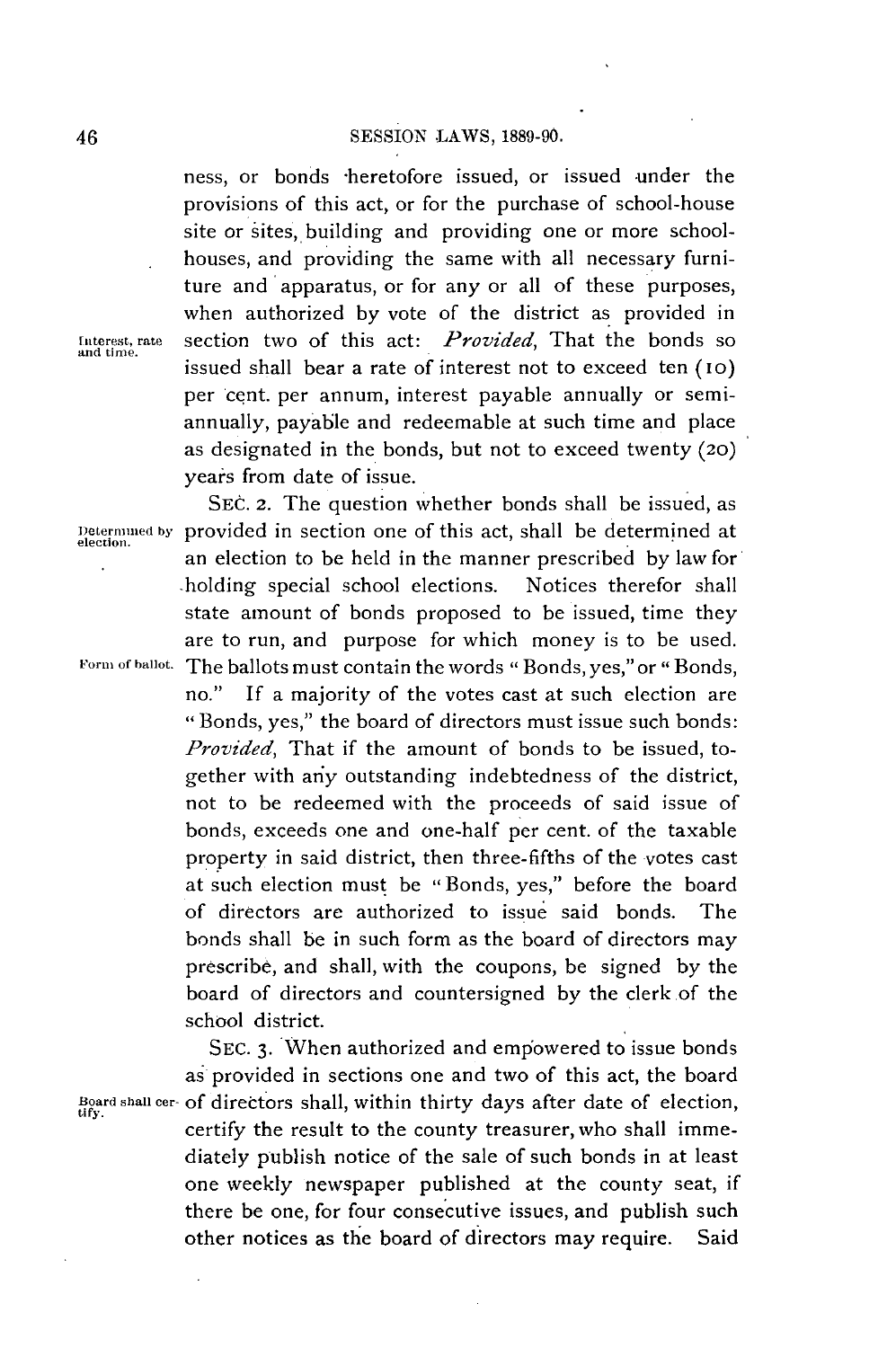notices must give the amounts of bonds to be sold, the **Form of notice.** time to run, where payable, the option, if any, of the district to redeem; also naming the hour and day for considering bids, and asking bidders to name price and rates of interest at which they will purchase such bonds. Such bonds shall be issued in denominations of not less than one hundred nor more than one thousand dollars (\$1,ooo), and shall contain upon their face the date of issue, the series of issue, rate of interest, where payable, time to run, option, if any, of districts to redeem, and the statement that said bond is issued under the provisions of this act, printed or lithographed in the form of words used in the title of this act, and that the whole indebtedness of said district does not exceed the constitutional limit. Each bond so issued must be registered by the county treasurer Must be regisin a book to be kept for that purpose, which must show the number and such data as is necessary to secure a complete record of such bond, series, and amount of each bond, the person to whom the same is issued, name of the district issuing, together with names of directors signing same; and the said bond shall be endorsed **by** the treasurer, with his name and a full statement of the name of the person to whom and when issued, together with the number and series of said bond.

**SEC.** 4. At the time named in said notice it shall be the duty of the board of directors to meet with the county treasurer at his office, and with him open said bids and **Opening bids.** sell said bonds to the person or persons making the most advantageous offer: *Provided,* The bonds shall never **sale or bonds.** be sold below par, and the board of directors may reject any and all bids, and within ten (io) days proceed to readvertise the sale of such bonds. Upon the sale of bonds, the board of directors shall, within ten (io) days, or as soon thereafter as practicable, deliver the bonds, properly executed, to the county treasurer, taking his receipt therefor. The county treasurer shall, upon payment of the *Duty of county* price agreed upon, deliver the same to the person or persons to whom sold, and place the moneys arising from such sale to the credit of the special school fund of the said district. Fees for advertising to **be** deducted from proceeds.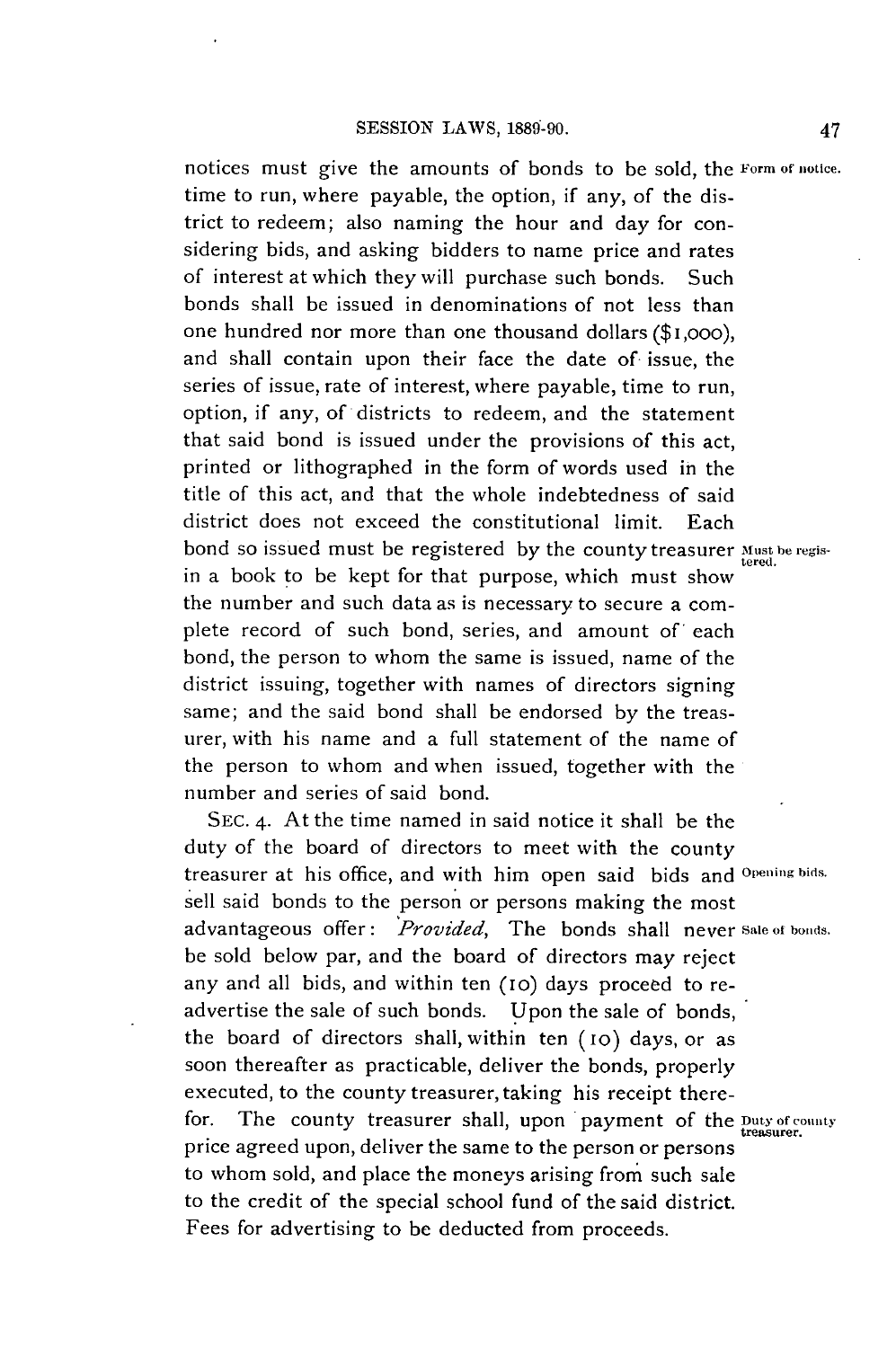**SEC. 5.** The school directors of said district must ascer-**Tax levy.** tain and levy annually the tax necessary to pay the interest upon. such bonds as it becomes due, and at the expiration of one-half of the time for which said bonds are to run, and annually thereafter until full payment of said bonds is made, they may, if deemed advisable, levy, in addition to the tax required to pay the interest, such amount for sinking fund to meet the payment of said bonds at maturity, to be determined **by** dividing the amount of bonds outstanding **by** the remaining number of years to run, and the fund arising from such levy shall be kept as the bond redemption fund of said district, and each of said tax levys shall be a lien upon the property in said district, and must be collected in the same manner as taxes for other school purposes: *Provided,* That in case, at the maturity of any such bonds, the school directors at [of] any school district issuing same shall have failed or refused to levy the tax to pay the same, it shall be the duty of the county treasurer to ascertain the amount necessary to pay the said bonds, and shall levy a tax equal to said sum so ascertained, and extend the same upon the tax roll of said county, and collect the same in time to pay such bonds at maturity.

**Payment of in- SEc. 6.** The county treasurer must pay out of any **terest.** moneys belonging to the school district the interest upon any bonds issued under this act **by** such school district, when the same becomes due, and at such place as designated in such coupon, or upon the presentation at his office of the same, which must show the amount due and the number and series of the bond to which it belongs, and all coupons so paid must be immediately reported to the school directors.

**Duty** of **school** *SEC.* **7.** The school directors of any district must cause **directors.** to be printed or lithographed. at the lowest rates, suitable bonds, with coupons attached, when the same become necessary, and pay therefor out of any moneys in the county treasury to the credit of the school district.

> **SEC. 8.** Whenever any school district in this state shall have heretofore, under any of the acts of the territorial legislature now in force, issued any bonds for the purchase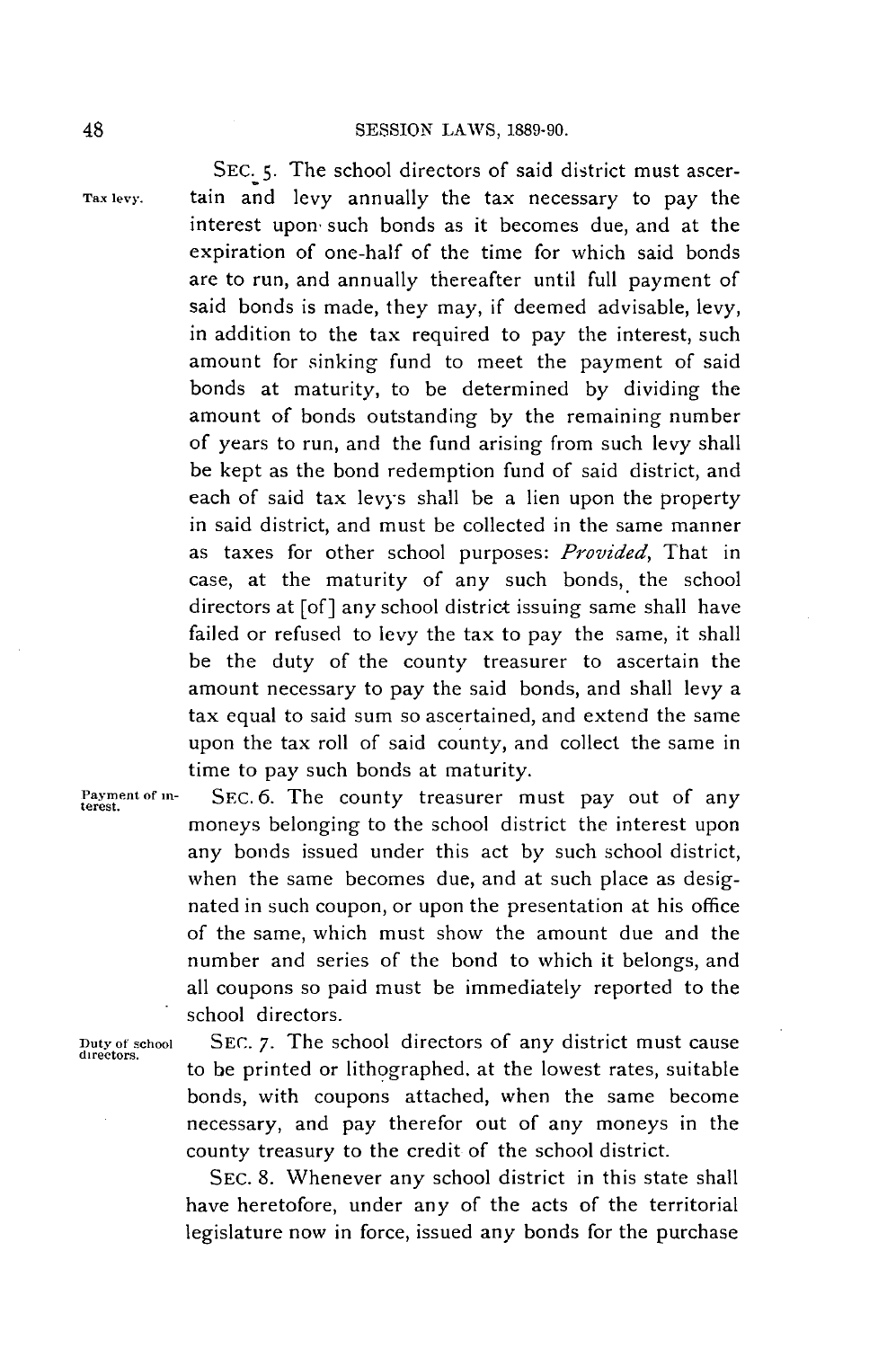of any school-house site, or the building of any schoolhouse, or the furnishing of the same, and the amount of the said bonds so issued and negotiated shall not exceed the sum of five **(5)** per centum of the taxable property of the said school district, it shall be lawful for the said school district to issue and exchange its bonds at a rate **Exchange** of of interest not greater than that borne **by** the original issue of bonds, par for par, without any further vote of the school district than that heretofore had or required **by** existing law at the time of their issue, and said bonds shall in all respects conform to and be governed **by** the other provisions of this act: *Provided,* That in cities of **Re-funding in** cities of **10,000** or ten thousand population or more, whenever any bonds **more.** issued under the provisions of this act shall reach maturity and shall remain unpaid, the board of directors thereof shall have the power to fund the same **by** issuing coupon bonds conformable to the requirements of this act, and exchanging the same, par for par, for the outstanding bonds as aforesaid, without any further vote of the school district: *Provided further*, That such bonds shall be issued *Amount* and in denominations of not less than one hundred dollars nor more than one thousand dollars, shall **be** redeemable within twenty years from date of issue, and shall draw a rate of interest not to exceed six. **(6)** per centum per annum.

**SEC. 9.** Every holder of any of the bonds so issued as **Duty of holder.** provided in this act shall, within ten (10) days after he shall become the owner or holder thereof, notify the county treasurer of the county in which such bonds are issued of his ownership, together with his full name and post-office address, and the county treasurer of said county shall, in addition to the published notice herein provided for, deposit in the post-office, properly stamped and addressed to each owner or holder of any such bonds subject to redemption or payment, a notice in like form, stating the time and place of the redemption of such bonds and the number of the bonds to be redeemed, and in case any owners of bonds shall fail to notify the treasurer of their ownership, as aforesaid, then a notice mailed *sufficient no*to the last holder of such bonds shall be deemed suffi-

**-4**

49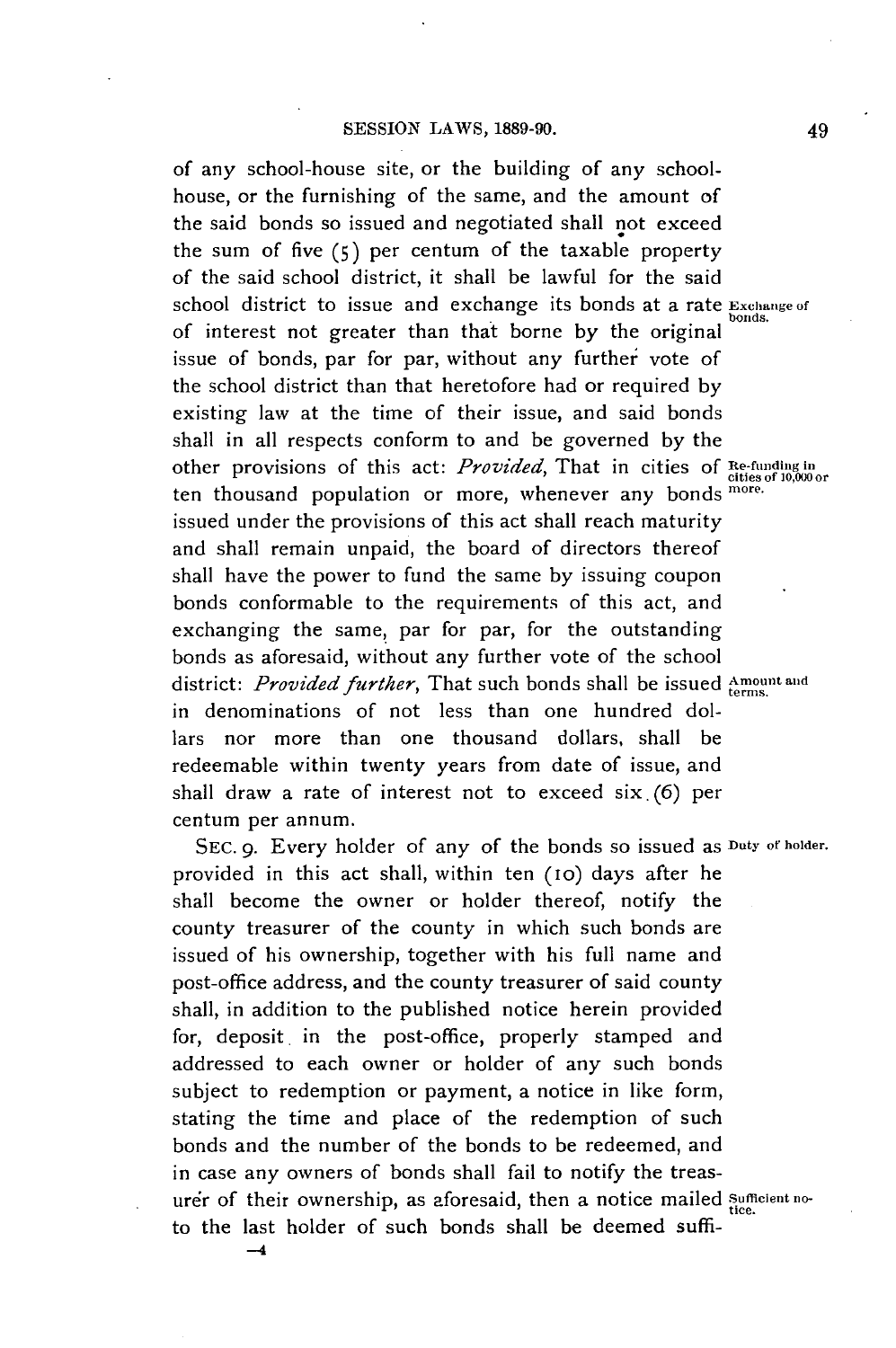cient, and any and all such notices so mailed, as aforesaid, shall be deemed to be personal notice to the holders of such bonds, and, at the expiration of the time therein named, shall have the force to suspend the interest upon any such bonds.

**SEC. Io.** That any time after the issuance of such bonds, and in the discharge of the duties imposed upon said **Incidental ex-** county treasurer, should any incidental expense, costs or charges arise, the said county treasurer shall present his claim for the same to the board of directors of the school district issuing such bonds, and the same shall be audited and paid in the same manner as other services are paid under the provisions of law.

SEC. II. Whenever the amount of any sinking fund, created under the provisions of this act, shall equal the amount, principal and interest, of any bond then due, or subject under the pleasure or option of said school district to be paid or redeemed, it shall be the duty of the county treasurer of the county in which the school district issuing **Notice by pub- Such** bond is located, to publish a notice in the official **lication.** newspaper of the county, if such a one there be, and if not, then in any newspaper of general circulation, that the said county treasurer will, within thirty (3o) days from the date of such notice, redeem and pay any such bond then redeemable or payable, giving priority according to the **To be paid in** date of issue numerically, and upon the presentation of **numerical** any such bond or bonds, the said treasurer shall pay the same; and in case that any holder of such bond or bonds shall fail or neglect to present the same at the time mentioned in said notice, or the notice hereinbefore provided for, then the interest upon such bond or bonds shall cease and determine, and the treasurer of such county shall thereafter pay only the amount of such bond and the interest accrued thereon up to the day mentioned in said notice. When any bonds are so redeemed or paid, the county How **canceled.** treasurer shall cause the same to be fully cancelled, and write across the face of such bond the word "redeemed," with the date of redemption, and shall deliver the same to the board of directors of such school district, taking the

directors' receipt therefor.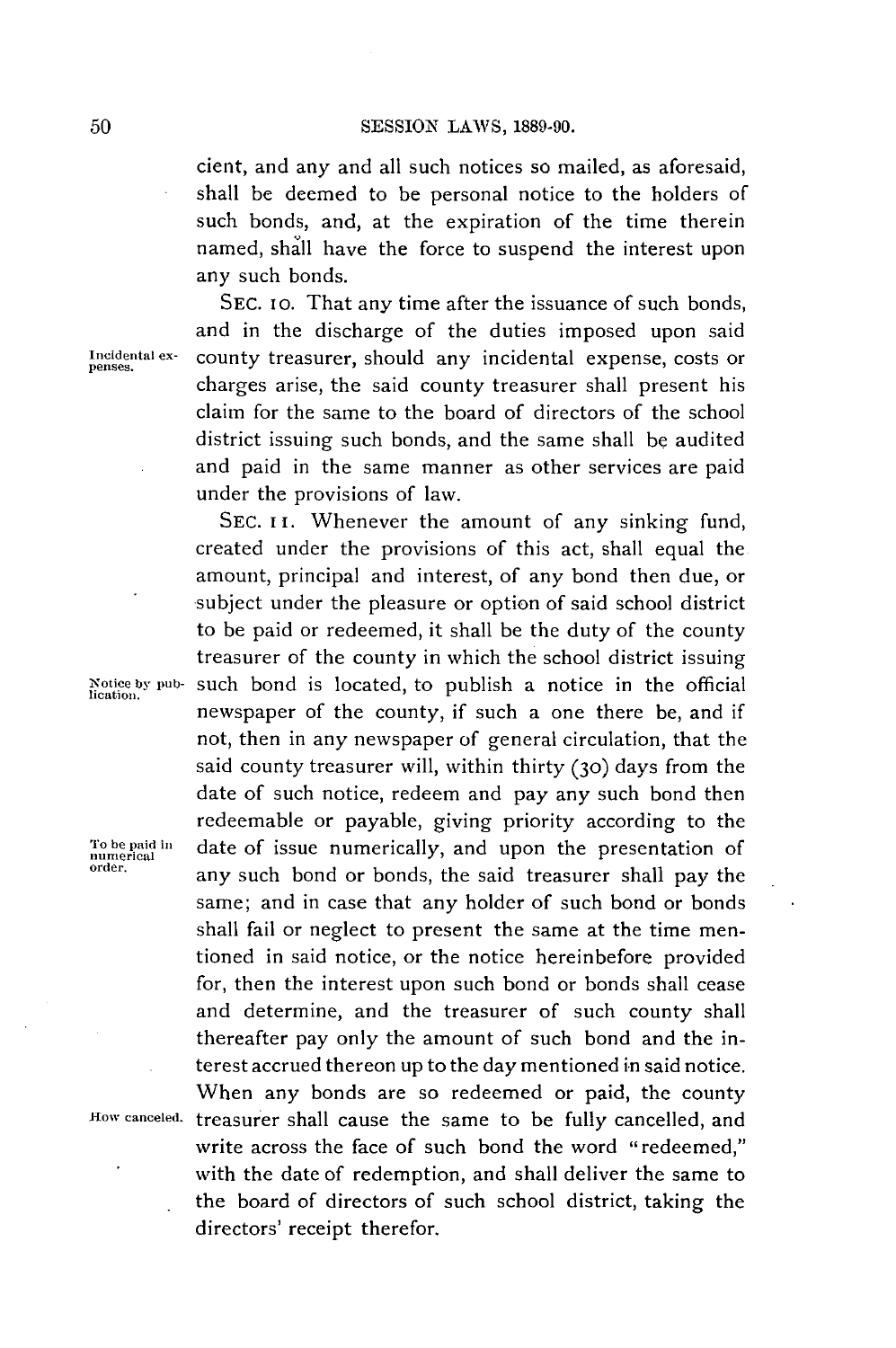**SEC. 12.** Whereas, there are numerous school districts in this state which are desirous of erecting school-houses and furnishing the same, and other school districts which have issued bonds under the territorial statutes and the legality of the same is called in question; therefore, an emergency exists, and this act shall take effect and become a law from and after its passage and approval **by** the governor.

**SEC. 13. All** acts and parts of acts in conflict with this act are hereby repealed.

Approved March 19, 1890.

## ALLOWING **SCHOOL** DISTRICTS TO BORROW MONEY **AND ISSUE BONDS.**

**AN AcT** to amend section one (i) of an act entitled "An act allowing school districts to borrow money and issue bonds for the building and furnishing of school-houses; to permit the funding of school district bonds heretofore or hereafter to be issued, legalizing the same and declaring an emergency," and declaring an emergency.

*Be it enacted by the Legislature of the State of Washington:*

**SECTION** I. That section one **(I)** of an act entitled, "An act allowing school districts to borrow money and issue bonds for the building and furnishing of school-houses; to permit the funding of school district bonds heretofore or hereafter to be issued, legalizing the same and declaring an emergency," approved March nineteenth, eighteen hundred and ninety, be and the same is hereby amended to read as follows: The board of directors of any school district in this state may borrow money and issue negotiable coupon bonds therefor, to an amount not to exceed five **Interest, rate. (5)** per cent. of the taxable property in such district, as shown **by** the last assessment roll for county and state *purposes: Provided,* That in incorporated cities the assess-